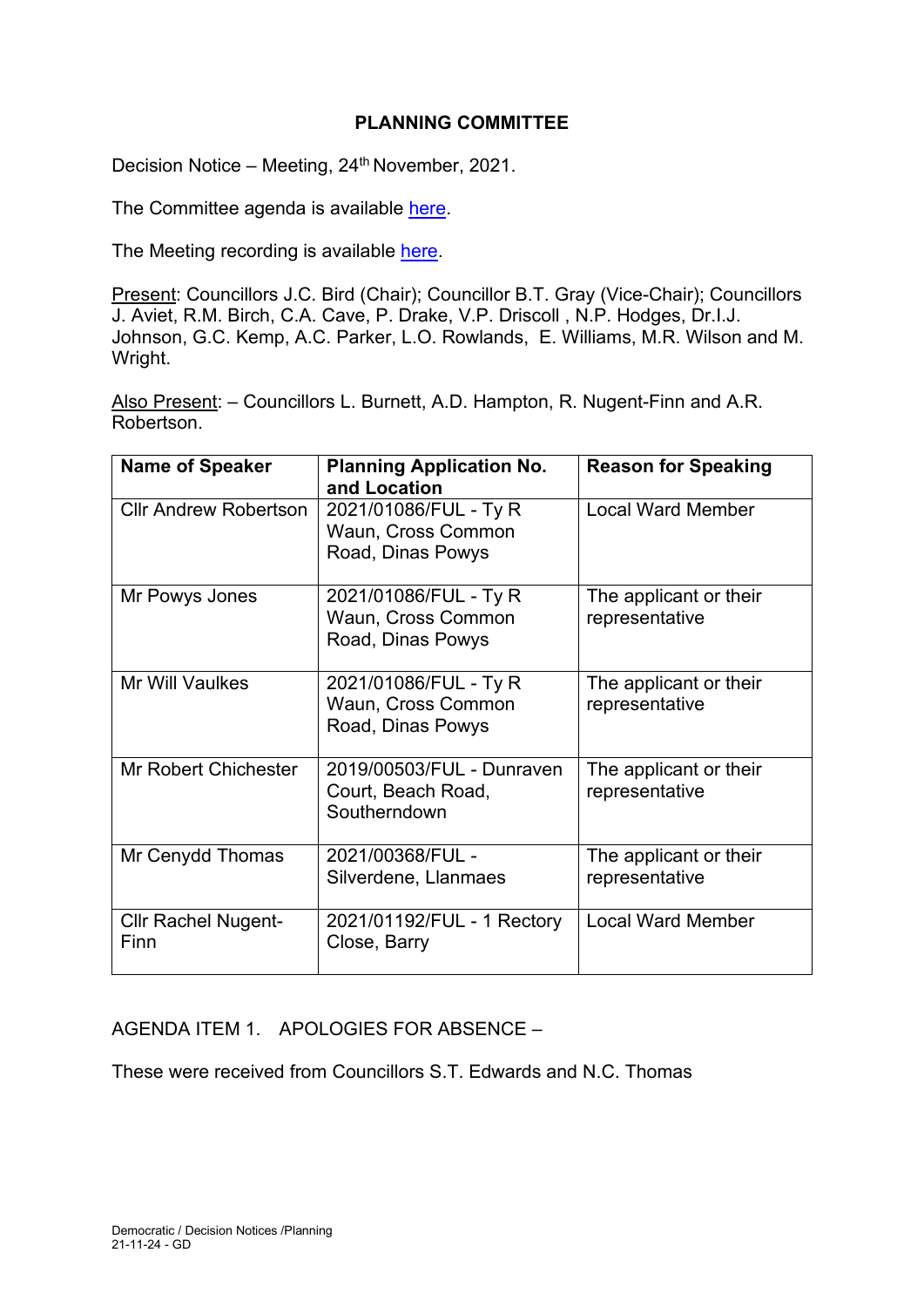AGENDA ITEM 2. MINUTES –

RESOLVED – T H A T the minutes of the meeting held on  $27<sup>th</sup>$  October, 2021 be approved as a correct record subject to it being noted that Councillor A.D. Hampton was also present.

AGENDA ITEM 3. DECLARATIONS OF INTEREST –

Councillor L.O. Rowlands declared an interest in relation to application 2021/01105/RG3 - Court Road Depot, Barry Road, Barry. The nature of the interest was that Councillor Rowlands lived close to application site, so he declared a personal interest and withdrew from the meeting and took no part in the debate or vote.

Councillor M.R. Wilson declared an interest in relation to application 2021/01086/FUL - Ty R Waun, Cross Common Road, Dinas Powys. The nature of the interest was that Councillor Wilson was a Cardiff City Football Club season ticket holder. The nature of the interest meant that Councillor Wilson remained in the meeting, but took no part in the debate or vote.

AGENDA ITEM 4. BUILDING REGULATION APPLICATIONS AND OTHER BUILDING CONTROL MATTERS DETERMINED BY THE HEAD OF REGENERATION AND PLANNING UNDER DELEGATED POWERS (HRP) –

## RESOLVED –

(1) T H A T the passed building regulation applications as listed in Section A of the report be noted.

(2) T H A T the rejected building applications as listed in Section B of the report be noted.

(3) T H A T the serving of Notices under Building (Approved Inspectors Etc.) Regulations 2000, as listed in Section C of the report, be noted.

(4) T H A T the implementation of Section 32 of the Building Act 1984 be implemented and the serving of Notices as listed in Section E of the report be noted.

AGENDA ITEM 5. PLANNING APPLICATIONS DETERMINED BY THE HEAD OF REGENERATION AND PLANNING UNDER DELEGATED POWERS (HRP) –

RESOLVED – T H A T the applications as outlined within the report, on pages 12 through 30, under the above delegated powers be noted.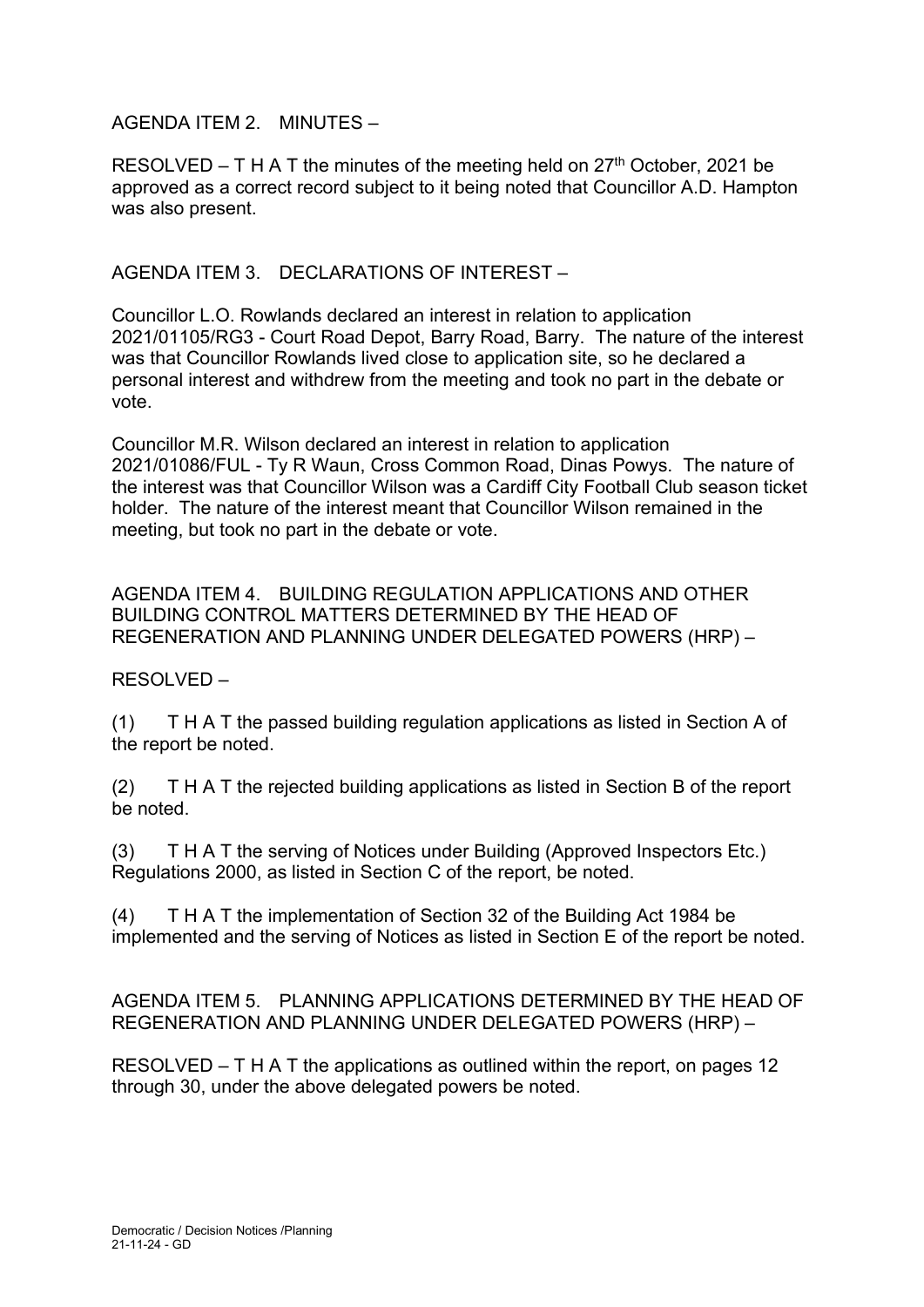## AGENDA ITEM 6. APPEALS (HRP) –

RESOLVED –

(1) T H A T it be noted that no Appeals had been received at the time of the meeting taking place.

(2) T H A T it be noted that no Enforcement Appeals had been received at the time of the meeting taking place.

(3) T H A T it be noted that no Planning Appeal decisions had been received at the time of the meeting taking place.

(4) T H A T it be noted that no Enforcement Appeals Decisions had been received at the time of the meeting taking place.

(5) T H A T the statistics relating to appeals for the period April 2021 – March 2022 as detailed in Section E of the report be noted.

AGENDA ITEM 7. TREES (HRP) –

(i) Delegated Powers –

RESOLVED – T H A T the applications as outlined within the report, on pages 34 and 37, as determined by the Head of Regeneration and Planning under delegated powers be noted.

AGENDA ITEM NO. 8 PLANNING APPLICATIONS (HRP) –

RESOLVED – T H A T in pursuance of the powers delegated to the Committee, the following applications be determined as indicated and any other necessary action be taken.

**2019/00503/FUL Dunraven Court, Beach Road, Southerndown**

APPROVED – Subject to the conditions as contained within the report.

Reason for decision

Having regard to the content of the report and discussions at the meeting.

## **2021/00368/FUL Silverdene, Llanmaes**

## REFUSED AND ENFORCEMENT ACTION AUTHORISED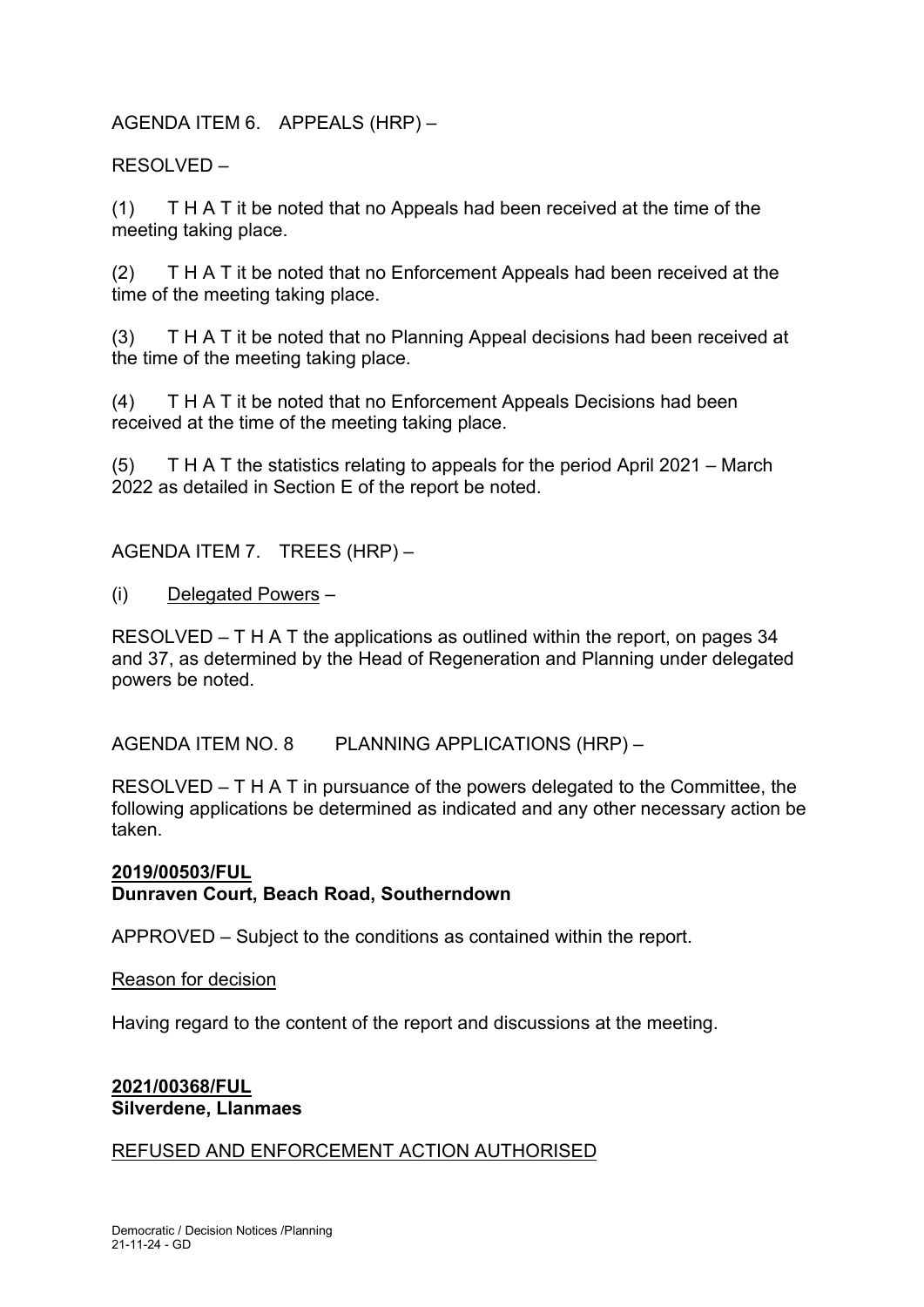RESOLVED -

- (1) T H A T the application for planning permission for the change of use of the land be refused.
- (2) T H A T in the event the Committee agree to the following reason for refusal, the Head of Legal Services be authorised to issue an Enforcement Notice under Section 172 of the Town and Country Planning Act 1990 (as amended) in respect of the land originally applied for under application 2020/00990/FUL, but excluding the area of land for which planning permission was subsequently granted, to require:
- (i) The cessation of the residential use of the land,
- (ii) The removal from the land of the patio, stone, flower borders, timber structures and all other building materials, domestic structures, and paraphernalia.
- (iii) The reinstatement of the land to its former condition as an agricultural field by the levelling of the land, laying with topsoil and sowing with grass seed.

(3) T H A T in the event of non compliance with the Notice, authorisation is also sought to take such legal proceedings as may be required.

## Reason for decisions

1. By reason of its depth and area, the rural/agricultural context, and the appearance and open character of the surrounding land, the change of use of the land (along with the associated domestic features and enclosures) has resulted in a visually intrusive incursion into the countryside, which is harmful to its appearance and character. The visual impact and the urbanising effect on the countryside are considered to be demonstrably harmful to the appearance and character of the area, in conflict with the aims and criteria of Policies MD1 (criterion 1) and MD2 (criteria 1 and 2) of the LDP, and Policy DG13 of the Design in Landscape SPG, paragraphs 5.5 and 5.8.1 of TAN12 and having regard to the advice in paragraph 3.9, 3.14, 3.16, 3.38 4.2.24 of PPW (Edition 11).

# **2021/01086/FUL Ty R Waun, Cross Common Road, Dinas Powys**

# REFUSED

1. By virtue of the scale, design and form of the extensions and alterations proposed to the existing bungalow, the resulting two storey dwelling would significantly harm the character of the original bungalow and would be wholly disproportionate in size to the original dwelling. Moreover, given the prominence of the site from the adjacent PROW, the introduction of a large two storey dwelling in place of the existing bungalow would not be in-keeping with this part of Cross Common Road noting the character and scale of the dwellings along this road which form part of the landscape and rural character